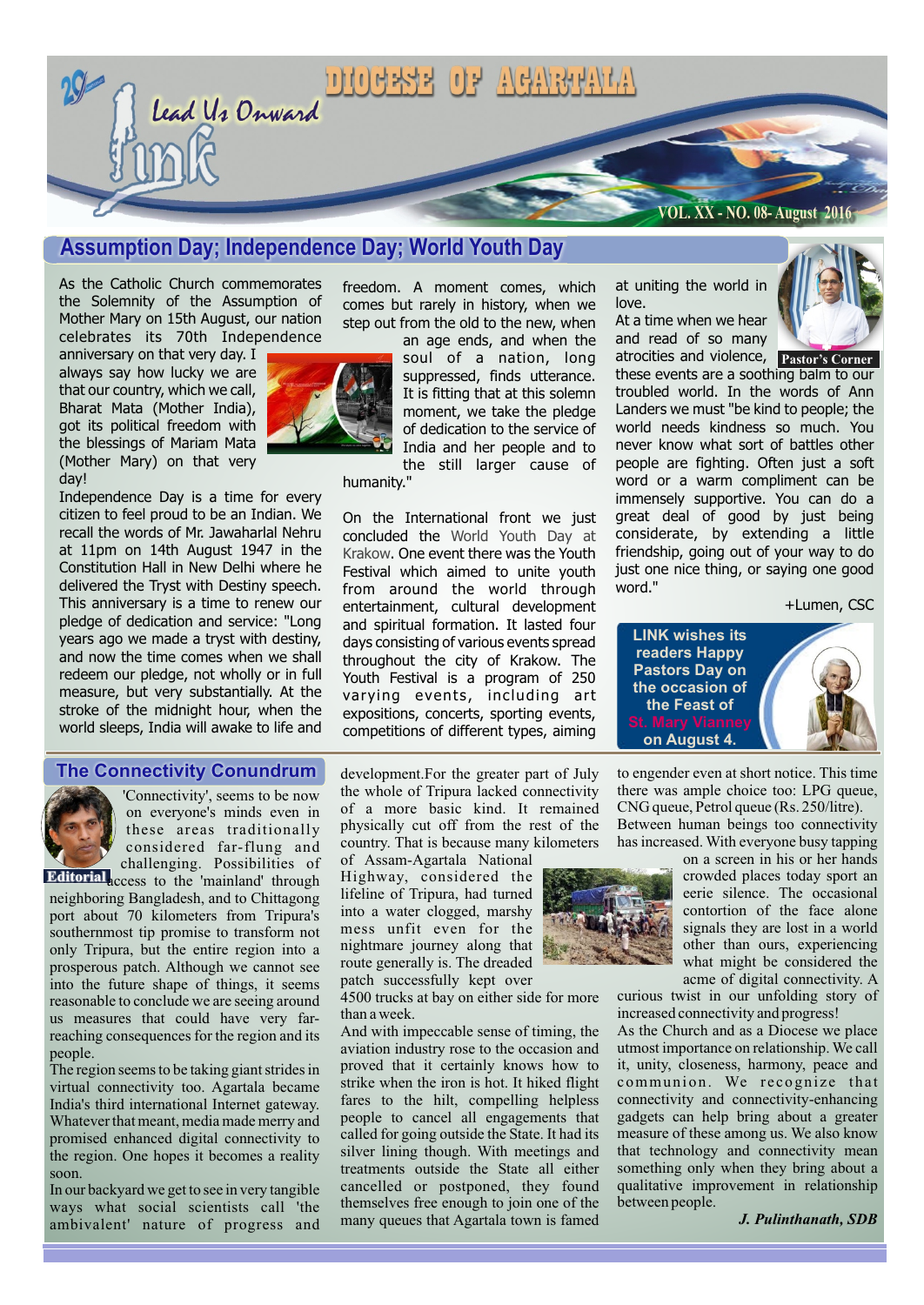

**JUBILEE** YEAR OF MERCY

#### **Pilgrims inspired by the Angel of Mercy**

The Jubilee Year of Mercy continues to bring new dimensions of the theme to millions of people across the globe. New awareness is created and new initiatives are taken. For our Diocese the number of pilgrims who came to the Door of Mercy was drastically reduced this month, probably due to the dampening effect of the rainy season which makes movement difficult, and due to the paddy planting season in the villages.

However we had two small groups of pilgrims led by the Missionaries of Charity. On 14<sup>th</sup> July, the MC Sisters and the inmates from Agartala edified everyone with the Adoration, Confession, and Holy Eucharist celebrated by Fr. Cyprian SVD. Again, on 22<sup>nd</sup> July, the Sisters along with the inmates came from distant Kumarghat for a day of pilgrimage. It was wonderful to see them all praying beautifully and taking part in the holy Eucharist. We pray that through them our Diocese may be blessed abundantly.

I am confident that with the encouragement of Pastors, Sisters and the leaders of communities more and more Groups from villages and Parishes will make the Pilgrimage of Mercy during the remaining four months of the Jubilee Year to obtain abundant blessings. *Fr. Sunny, SDB*

## **BISHRAMGANJ PARISH**

**Blessing of the Village Church in Pitra**



The month of July brought great joy and delight to the people of Pitra as the village Church was

solemnly blessed by Most Rev. Lumen Monteiro CSC, on 1<sup>st</sup>July 2016. A large crowd of faithful along with 12 priests and 12 sisters gathered to witness the occasion. Pitra falls under Bishramganj Parish and is located some 30kms away from it. The Bishop expressed his deep gratitude to Fr. Sunny SDB, the erstwhile PP and Fr. Blasius, SDB, the present PP for being instrumental in

erecting the village church. In the homily told the faithful that though the church was built by fathers because it belongs to them and is meant for them. Hence they should love the church, maintain it, and keep their faith alive. The cultural program presented beautifully by the students and the people after the Holy Mass, brought cheer and relaxation to everyone. The community meal marked the end of the day's program. *Fr. Thomas Marak, SDB*

## **BODHJUNGNAGAR PARISH**

#### **th th Bible Camp from 24 to 26 June**

The Bible Camp for the Catholic students of St. Andre Parish was conducted from  $24<sup>th</sup>$  to  $26<sup>th</sup>$  June at Bodhjungnagar. 115 students from class VIII to XII attended. There were action songs, praise and worship, Talks on the different Bible themes, Bible Quiz and parable enactment Competi



tion. The main purpose of the Camp was to

instill in the students a thirst for the Word of God. The theme was 'Living the Word of God."There were different Resource Persons who spoke on different themesin the Bible: Fr. Abraham C., CSC, the Fr. Lawrence Darlong, Fr. Binoy, CSC, Br. Vicky, CSC, and Sr. Lucy, CSC. The Adoration Sisters (SABS), Srs. Claire and Josena awakened the group with their action songs, hymns and games. Confession also was organized on  $25<sup>th</sup>$ evening along with the Adoration. It was a great experience for the students. The program came to an end with Bible Quiz and distribution of Prizes followed by a sumptuous meal on  $26<sup>th</sup>$  June. *Fr. Binoy John, CSC* 

#### **AMBASSA PARISH**

Ambassa 09, July 2016: Holy Spirit Parish **Women's Seminar**



Women leaders of the Parish. More than hundred leaders from different villages were present in Naithungul Village from  $9<sup>th</sup>$  to  $10<sup>th</sup>$  to discuss and evaluate their activities. The

organized two days Seminar for

Resource Person was the Diocesan Women Coordinator Sr. Punita SJA from Agartala who was helped by Sr. Cecilia SSpS. The women had the reporting session of their activities and financial savings in the banks. On the following day, being Sunday, more participants

joined the group. During the Sunday homily, Fr. Ivan D' Silva invited them to find out their neighbors who are in need of help. After the Mass again they gathered to elect the new Women's Committee for the next three years. The new committee vouched to organize similar seminars in the villages more often. *News Desk, Ambassa* **Media Awareness**

Ambassa 10, July 2016: More than 100 Women leaders gathered for the half day session on Media Awareness at N.G. Para. Fr. Ivan D' Silva alerted the Mothers to be aware of the situation, particularly on how to bring up their children and how to face



the challenges posed by the media world. He asked them, "Whether they question their children when they freely use

their latest gadgets like, Screen touch Mobiles, tabs, laptop, etc". He explained "how the parents fall prey to their children's demand, how the children black mail their parents in asking money to buy these gadgets for the use of study purpose".The Resource Person Sr. Punita SJA, called on women leaders to know the facts about human trafficking. She said, "It is a growing menace in the North East and all the mothers should alert their daughters". She further explained, the growing trend of the use of mobile and how it can trap them. Stating the example of 'Wrong Numbers', she further said, "youth need to get trained in Mass Media, and parents too should be educated in this field". Fr. Ivan concluded saying that, "it is no use of blaming the media for its wrong doing; rather all of us should get trained in Media Education"!*News Desk, Ambassa*

## **KUMARGHAT PARISH**

#### **Parish Feast celebrated with joy**

In preparation for the Parish Feast, an intensive Novena was conducted from  $17<sup>th</sup>$  $25<sup>th</sup>$  June, which was held in different villages on each day. Then came the outpouring of divine grace where our Bishop Lumen Monteiro graced the occasion on our Feast day of St. Paul's Parish, Kumarghat on 26<sup>th</sup> June. A good number of Priests and Sisters from nearby parishes and many faithful of the different villages of the parish participated in this celebration. The celebration began with the hoisting of the parish flag by the Bishop and then followed the solemn Eucharistic celebration. This was followed by the Eucharistic procession, then short cultural program and ended with a fellowship meal. The outcome of this meaningful celebration

#### **Door of Mercy Parish News**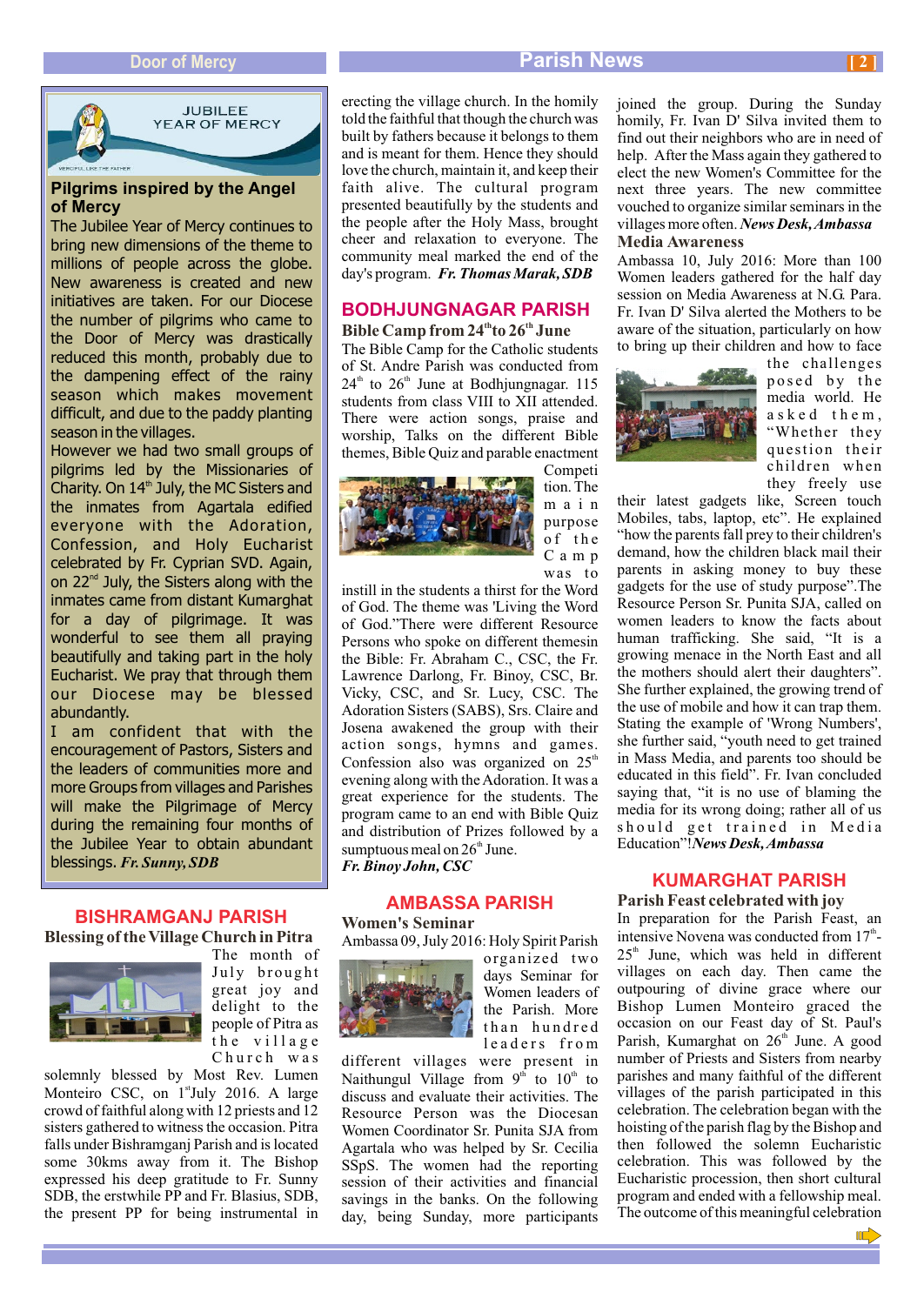had brought us together as one family to be more united and strengthened us spiritually. We were blessed with good weather and it was a beautiful and joyful moment for us to have such an experience of God's love.

### *Fr. Arul J, CSC* **KATHALCHERRA PARISH**

Youth Seminar: A day of Youth Seminar was conducted on  $3<sup>rd</sup>$  July for the Youth of the Parish by KCYM. Mr. Paul Sangma was the Resource Person who explained the need and role of Youth in the church. In his message he said "Youth are the backbone of the society."



of love: It was a great joy for Holy Cross H/S School Kathalcherra to organize an Interclass Dance Competition and to welcome and honour our former SDM Mr. Budhilian Hrangkhawl who was a student of Holy **Dance--an expression** 

Cross School Kathalcherra. Focusing on the youth the former SDM emphasized on importance of education as means of change. He encouraged the students to persevere in times of difficulties.

Gift of life: The Church reverberated on 20<sup>th</sup> June and on  $8<sup>th</sup>$  July, as the choir sang and praised the Lord for the gift of life of Fr. CV Jose, CSC and Fr. Ishwar, CSC. A joyful cultural program was organized in the school and hostel to mark day.

Foundation Day: Happy Feast to the all the Bethany Sisters, our collaborators, as they celebrated the 95th Foundation Day of the Congregation on 16th July. Founded by Msgr. Raymond Mascarenhas on 16 July 1921, the Bethany Sisters have been able to spread the message of God in and through their spiritual and corporal works of mercy. *Fr. Ishwar, CSC*

# **MOHARPARA PARISH**

**New Congregation of Sisters in our Parish**

People of Twithampui village in Moharpara Parish raised their minds and hearts to God in thanksgiving on July  $16<sup>th</sup>$  along with their



Pastor, Most Rev. Lumen Monteiro, during the Eucharistic celebration that began at 6.00pm. The occasion was the formal establishment of the first community of the Congregation of the Sisters of the Cross of Chavanod (SCC) at Twithampui under Moharpara Parish. Sr. Sherly Chacko, SCC (their N-Eastern Provincial) along with many other Sisters graced the occasion in the presence of a large gathering of the faithful of Twithampui. Sisters hope to run the English medium School hitherto run by the villagers from next January. *Fr. Hormis, CSC*

#### **Inter Religious Dialogue:**

On the occasion of Ramdan/Iftar, an inter

religious programme was jointly or ganized by International Association for Religious Freedom and Generation Welfare Society, minority Development Organisation and Edu Care,

Agartala on June 25 in Vasundhara Community Hall, Gandhighat. Different religious organizations were invited for this programme;among others was the Catholic Church was represented by Frs. Lawrence, Harry CSC, and Cyprian SVD. On this auspicious occasion we

#### **Interface Meeting**

JUST organized interface meeting with government department on  $4<sup>th</sup>$  June at Teliamura Panchayat Samity Hall. The key persons of the program were Mr. Amaresh Chowdhury (PRI Chairperson), Mrs. Sushmita Chatterjee (PRI extension officer), CDPO Teliamura, SSA Block Coordinator, Mr. Francis (CBR resource person) and the Director of JUST Fr. Jeevan, SVD. There were 55 participants out of which 40 were PwDs. Among



PwD<sub>s</sub> M<sub>r</sub>. Indrajit Sil and Mr. Jagrata Bhowmik spoke about their Rights. The SSA Block Coordinator spoke about education

facility and how to avail it. CDPO spoke on social welfare facilities and how to avail them. PRI Chairperson spoke about rural development facilities and how to avail them. All PwDs and parents of CwDs were motivated to avail the schemes. PRI Chairperson ensured to help them in availing all the possible schemes and thanked JUST for taking up development activities for the PwDs and CwDs in his Panchayat.

Thanks for the news in LINK. Moving onward with you. *Tony Krisak, USA* You are always wonderful person. Thank you for your newsletter Link. +*Victor* 

Again you made it! Link comes in up-todateto us; so many happenings and blessing of new establishments… Just too bad we cannot carry churches and buildings being sold our here! *Conrad,* 

Thanks a lot for keeping me 'LINK'ed! It is

*Lyngdoh*

*CSC, Canada*

wished the Muslim community happiness. peace and prosperity as they are engaged in

> self purification during the month of Ramadan, a period of prayer, fasting, alms giving and self control. We also reminded them that it is the same God, the God of Abraham, Jacob

and Isaac who revealed himself through Mohammad but Jesus is the final revelation of God himself.The Meeting ended with all of us taking part in "Iftar," "food taken together with family and friends" symbolizing the end of the fast. *Fr. Cyprian, SVD*

### **JUST News Roundup**

#### **Distribution of IEC Materials**

JUST assisted by KFB has distributed IEC materials relating to Health, Hygiene and Sexually Transmitted Infection (STI) to the



IDP youths in all 7 relief camps. The IEC contains how STI is transmitted by and the certain instructions which are to be

followed by everyone for prevention of such diseases and also about the impact of open defecation. Moreover, the IEC has instructions about HIV/AIDS that destroys the immune system over the time, robbing the body of its ability to fight other infections and illnesses. Once the immune system is weakened, other infections occur and AIDS develops. It also mentioned the signs and symptoms of HIV/AIDS which generally appears 2 to 4 weeks after exposure. Some people experience mild flu-like symptoms that last for few weeks and then disappear. The IDP youths have extended their gratefulness to JUST for distributing such knowledgeable and informative leaflet which is very helpful for prevention of STI, HIV/AIDS and other health hazards. *Mr. Vincent Debbarma*

# **Our Readers Voice**

very informative and rejuvenating. Every time I read the LINK, I do get nostalgic feelings and memories of being and working in Tripura. This time, nuns and priest learning Kokborok, I felt the venture is worth it! *Fr. Chella, CSC, Telengana* Thanks for the July Link. Your journey through memory lane of 20 years was more than worth reading. The Editorial is amazing. Your Diocese does a lot in this Year of Mercy, much more than ours here in Camden Diocese. *Alice, USA*